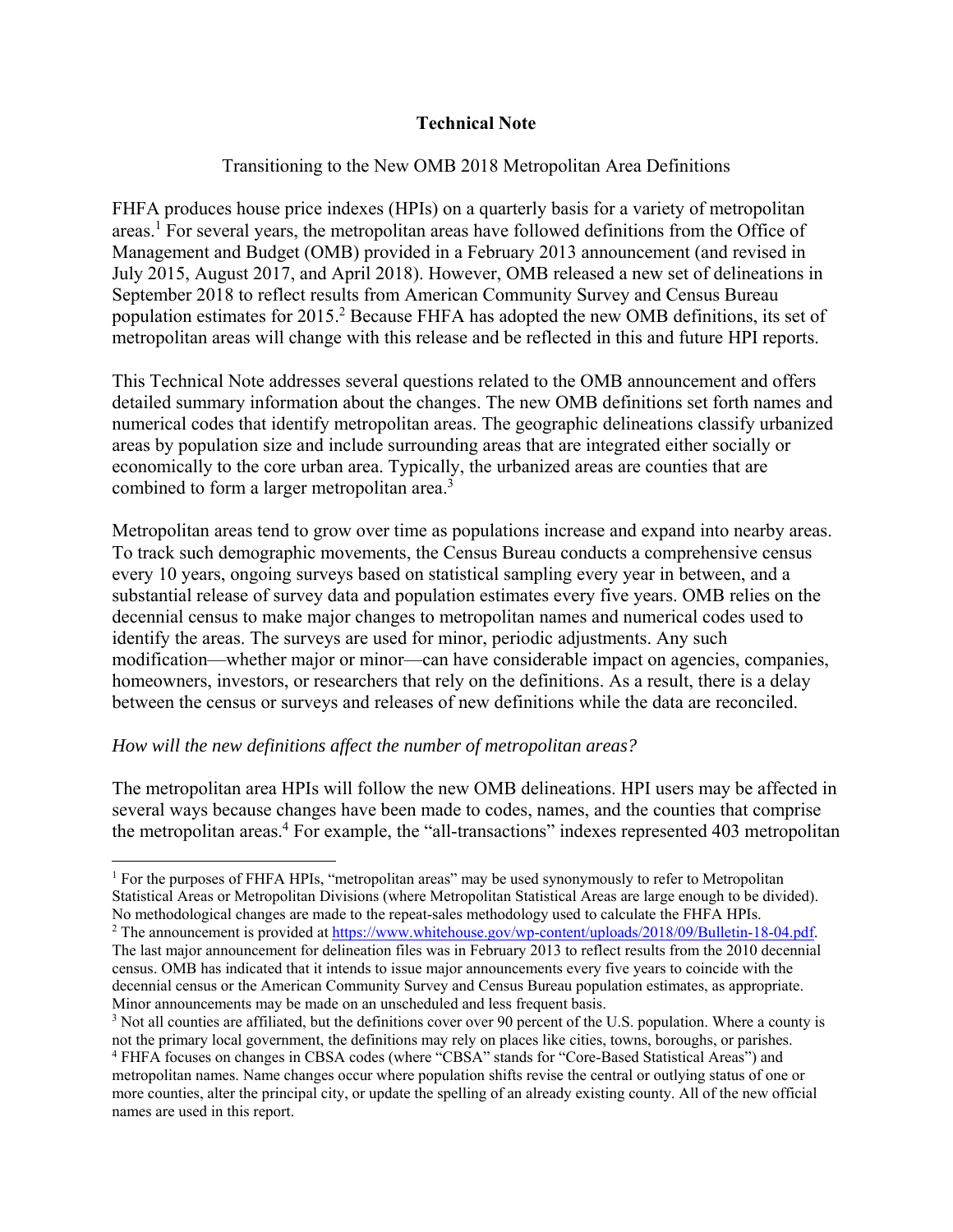areas previously but will cover 404 metropolitan areas now. The other types of HPIs, the "purchase-only" and "expanded-data" indexes, did not change in their total number of places that are tracked. All three indexes experienced changes in numerical codes and metropolitan names. Table 1 provides an overview of how each of the indexes have been affected. Few numerical code changes occurred and, when they did, they also involved a name change. Depending on the index, between 10 to 20 percent of the metropolitan areas experienced name changes. Generally speaking, though, the majority of the metropolitan areas stayed either exactly the same or changed so minimally that their numerical code remained the same.<sup>5</sup>

## *What kind of changes were experienced?*

A breakdown of metropolitan area changes is shown in Table 2. A small number of prior metropolitan areas have been removed (red highlights) or new areas have been added (green highlights). The majority of changes are modifications to names (yellow highlights). The table is structured to show old definitions that FHFA had been utilizing, the new definitions, changes to codes and names, and what type of HPI is affected with each change.<sup>6</sup>

The handful of new metropolitan areas are due to restructuring of existing places, and the changes are usually obvious because the first principal city has remained the same in the name. However, two less obvious changes might be helpful to note. First, one metropolitan area had included two adjacent counties, Dutchess County and Putnam County, that have been split into an existing metropolitan area (New York-Jersey City-White Plains, NY-NJ) and a new metropolitan area (Poughkeepsie-Newburgh-Middletown, NY). Second, Frederick County and Montgomery County used to form Silver Spring-Frederick-Rockville, MD (MSAD) but they have been reclassified in code and name as Frederick-Gaithersburg-Rockville, MD (MSAD).<sup>7</sup>

### *Is a list available to show all the new CBSA codes and metropolitan names?*

The full set of metropolitan areas is presented in Table 3. Highlighted cells denote the same kind of classification as used in Table 2, except the table does not show metropolitan areas that were removed. An Excel file with all three tables is posted in the "Additional Data" section on the HPI Downloadable Data page, or at https://www.fhfa.gov/DataTools/Downloads/Pages/House-Price-Index-Datasets.aspx. Further information about metropolitan areas can be found in the Frequently Asked Questions at https://www.fhfa.gov/Media/PublicAffairs/Pages/House-Price-Index-Frequently-Asked-Questions.aspx. Comments, questions, and suggestions should be addressed to hpihelpdesk@fhfa.gov.

<sup>&</sup>lt;sup>5</sup> We only classify "changes" as when a new numerical code is assigned or a name is altered for a metropolitan area. Names may change when metropolitan areas add counties or existing counties transition from outlying to central status. However, FHFA identifies metropolitan areas with their numerical codes and, as such, is concerned mainly with the numerical alterations.

 $^6$  Metropolitan areas are omitted if they did not experience any change to their code or name.<br><sup>7</sup> Several highly technical punctuation changes have hannened. Three metropolitan names use

<sup>&</sup>lt;sup>7</sup> Several highly technical punctuation changes have happened. Three metropolitan names used to have two hyphens but one place no longer has hyphens. Sacramento--Roseville--Arden-Arcade, CA is Sacramento-Roseville-Folsom, CA. Quotes and parentheses have also been removed in one name. Honolulu ('Urban Honolulu'), HI is only referred to as Urban Honolulu, HI. Finally, note that Coeur d'Alene, ID still contains the single quote.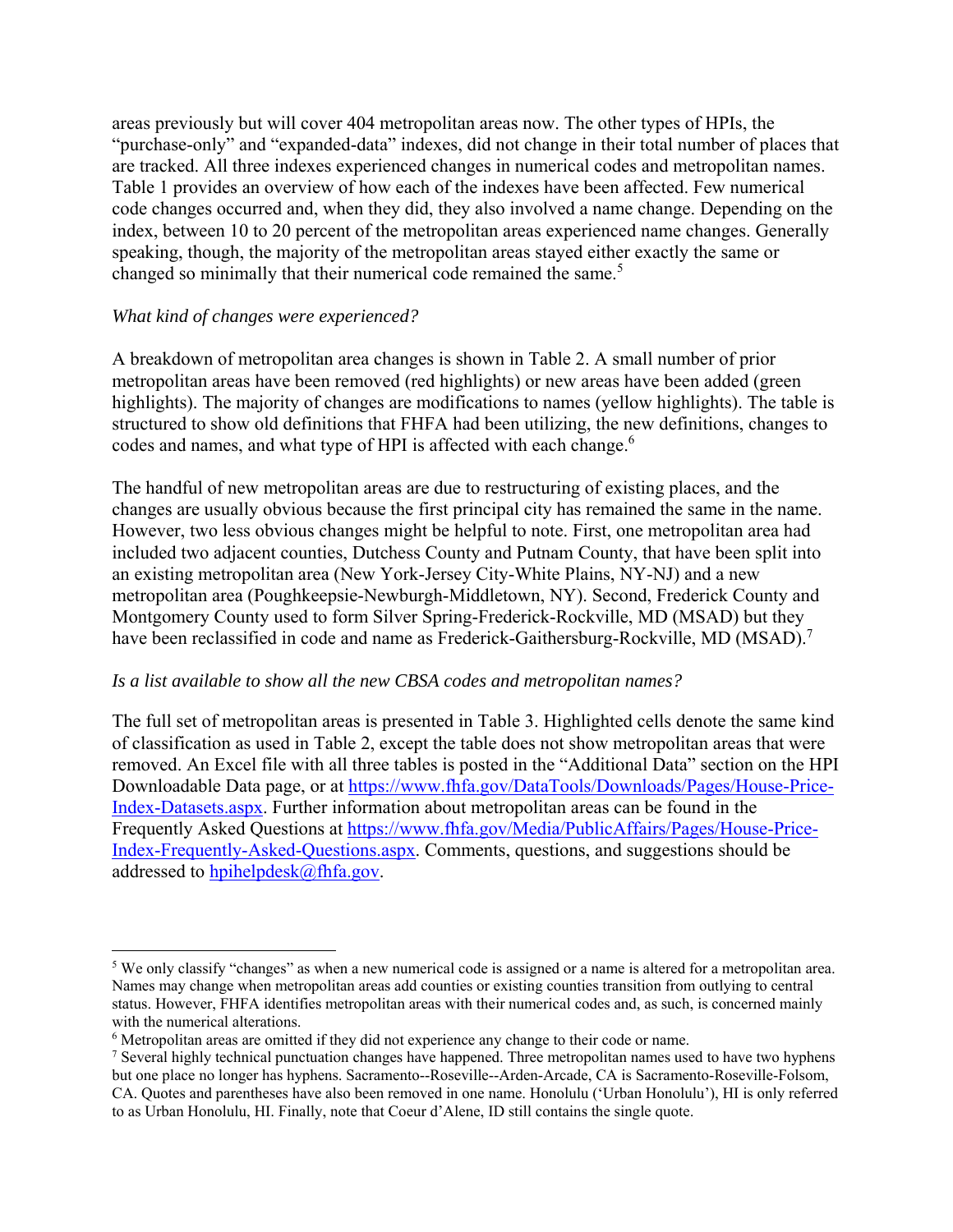|                                               |                         | <b>Type of HPI</b>   |                      |
|-----------------------------------------------|-------------------------|----------------------|----------------------|
| <b>Type of change</b>                         | <b>All-Transactions</b> | <b>Purchase-Only</b> | <b>Expanded-Data</b> |
| Prior number of CBSA codes                    | 403                     | 100                  | 50                   |
| Removed CBSA codes                            |                         |                      |                      |
| Added CBSA codes                              | <sub>b</sub>            |                      |                      |
| <b>Total new number of CBSA codes</b>         | 404                     | 100                  | 50                   |
| Prior number of Metropolitan names            | 403                     | 100                  | 50                   |
| Removed Metropolitan names                    |                         |                      |                      |
| Added Metropolitan names                      | b                       |                      |                      |
| Modifications of remaining Metropolitan names | 43                      | 19                   | 11                   |
| <b>Total new number of Metropolitan names</b> | 404                     | 100                  | 50                   |

#### **Table 1: Changes to Metropolitan Statistical Areas (MSAs) covered by the FHFA HPIs**

**Notes:** "CBSA" stands for "Core-Based Statistical Area" and is a geographic area defined by the Office of Management and Budget (OMB). CBSAs can include both Metropolitan Statistical Areas and Micropolitan Statistical Areas. FHFA, though, only releases HPIs for Metropolitan Statistical Areas, which are commonly referred to as "MSAs". Certain MSAs are further divided into Metropolitan Divisions and, in those cases, FHFA produces HPIs for each Division rather thant he MSA as a whole.

**Source:** FHFA's calculations are based on comparisons of existing MSAs where HPIs are produced and new delineations as outlined in OMB Bulletin No. 18-04 released on September 14, 2018 and available for download at https://www.whitehouse.gov/wpcontent/uploads/2018/09/Bulletin-18-04.pdf.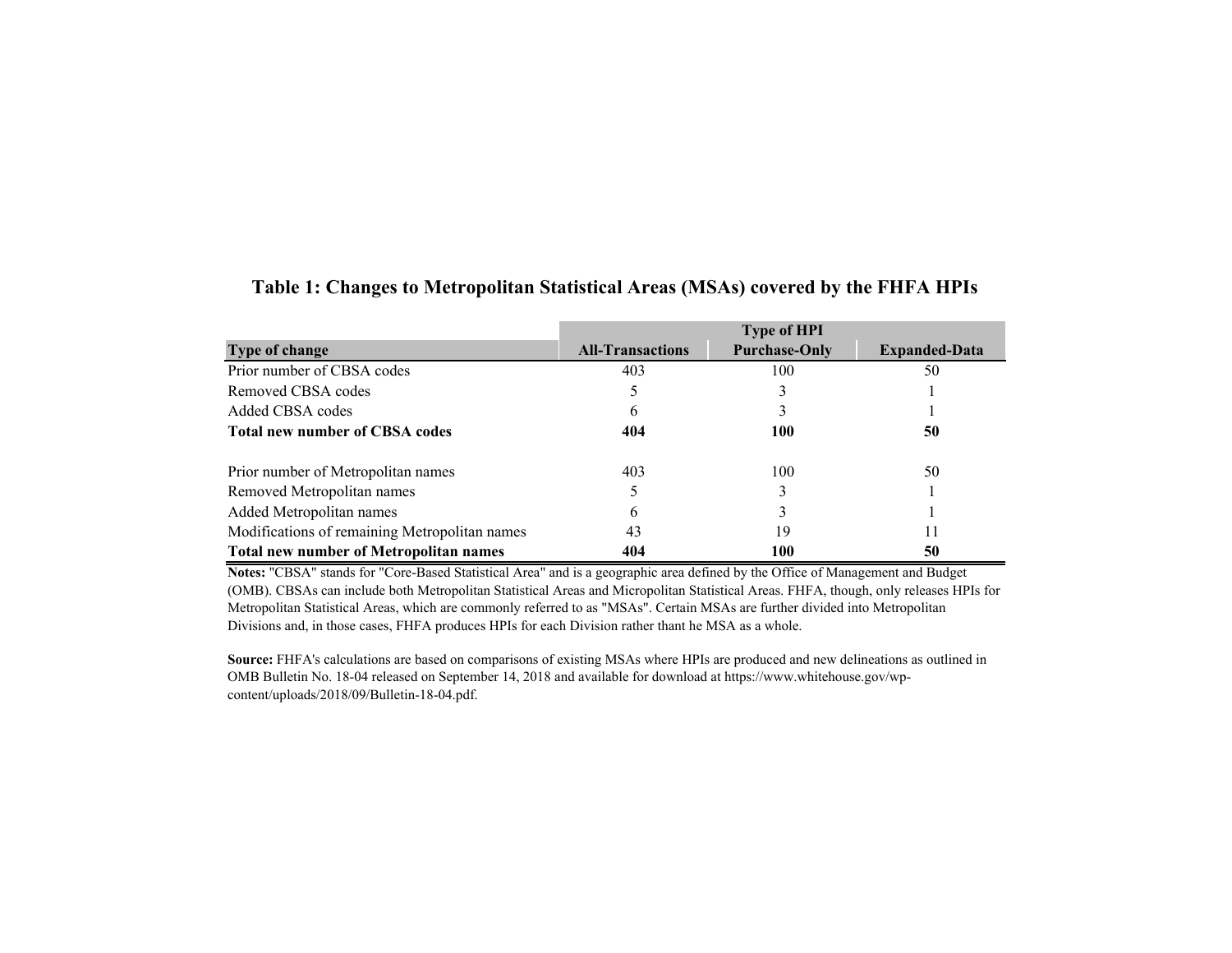#### **Table 2. Showing changes in Metropolitan Statistical Areas (MSAs) covered by the FHFA HPIs**

| Old definitions (used previously by FHFA) |                                                           | New definitions (after new delineations were announced) |                                                  | <b>Comparing changes</b> |                        | Type of HPI that is affected |     |                                              |
|-------------------------------------------|-----------------------------------------------------------|---------------------------------------------------------|--------------------------------------------------|--------------------------|------------------------|------------------------------|-----|----------------------------------------------|
| <b>CBSA</b>                               | Metropolitan name                                         | <b>CBSA</b>                                             | Metropolitan name                                | CBSA?                    | Name?                  |                              |     | All-Transactions Purchase-Only Expanded-Data |
| 10540                                     | Albany, OR                                                | 10540                                                   | Albany-Lebanon, OR                               |                          | Modified               | Yes                          |     |                                              |
| 11500                                     | Anniston-Oxford-Jacksonville, AL                          | 11500                                                   | Anniston-Oxford, AL                              |                          | Modified               | Yes                          |     |                                              |
| 12060                                     | Atlanta-Sandy Springs-Roswell, GA                         | 12060                                                   | Atlanta-Sandy Springs-Alpharetta, GA             |                          | Modified               | Yes                          | Yes | Yes                                          |
| 12420                                     | Austin-Round Rock, TX                                     | 12420                                                   | Austin-Round Rock-Georgetown, TX                 |                          | Modified               | Yes                          | Yes | Yes                                          |
| 13460                                     | Bend-Redmond, OR                                          | 13460                                                   | Bend, OR                                         |                          | Modified               | Yes                          |     |                                              |
| 13980                                     | Blacksburg-Christiansburg-Radford, VA                     | 13980                                                   | Blacksburg-Christiansburg, VA                    |                          | Modified               | Yes                          |     |                                              |
| 14740                                     | Bremerton-Silverdale, WA                                  | 14740                                                   | Bremerton-Silverdale-Port Orchard, WA            |                          | Modified               | Yes                          |     |                                              |
| 15380                                     | Buffalo-Cheektowaga-Niagara Falls, NY                     | 15380                                                   | Buffalo-Cheektowaga, NY                          |                          | Modified               | Yes                          | Yes |                                              |
| 16974                                     | Chicago-Naperville-Arlington Heights, IL (MSAD)           |                                                         |                                                  | <b>Removed Removed</b>   |                        | Yes                          | Yes | Yes                                          |
|                                           |                                                           | 16984                                                   | Chicago-Naperville-Evanston, IL (MSAD)           | New                      | <b>New</b>             | Yes                          | Yes | Yes                                          |
| 19380                                     | Dayton, OH                                                |                                                         |                                                  |                          | <b>Removed Removed</b> | Yes                          | Yes |                                              |
|                                           |                                                           | 19430                                                   | Dayton-Kettering, OH                             | <b>New</b>               | <b>New</b>             | Yes                          | Yes |                                              |
| 20524                                     | Dutchess County-Putnam County, NY (MSAD)                  |                                                         |                                                  | <b>Removed Removed</b>   |                        | Yes                          |     |                                              |
| 21660                                     | Eugene, OR                                                | 21660                                                   | Eugene-Springfield, OR                           |                          | Modified               | Yes                          |     |                                              |
| 22220                                     | Fayetteville-Springdale-Rogers, AR-MO                     | 22220                                                   | Fayetteville-Springdale-Rogers, AR               |                          | Modified               | Yes                          |     |                                              |
| 22744                                     | Fort Lauderdale-Pompano Beach-Deerfield Beach, FL (MSAD)  | 22744                                                   | Fort Lauderdale-Pompano Beach-Sunrise, FL (MSAD) |                          | Modified               | Yes                          | Yes | Yes                                          |
| 23104                                     | Fort Worth-Arlington, TX (MSAD)                           | 23104                                                   | Fort Worth-Arlington-Grapevine, TX (MSAD)        |                          | Modified               | Yes                          | Yes | Yes                                          |
|                                           |                                                           | 23224                                                   | Frederick-Gaithersburg-Rockville, MD (MSAD)      | <b>New</b>               | <b>New</b>             | Yes                          | Yes |                                              |
| 24340                                     | Grand Rapids-Wyoming, MI                                  | 24340                                                   | Grand Rapids-Kentwood, MI                        |                          | Modified               | Yes                          | Yes |                                              |
| 24860                                     | Greenville-Anderson-Mauldin, SC                           | 24860                                                   | Greenville-Anderson, SC                          |                          | Modified               | Yes                          | Yes |                                              |
| 25060                                     | Gulfport-Biloxi-Pascagoula, MS                            | 25060                                                   | Gulfport-Biloxi, MS                              |                          | Modified               | Yes                          |     |                                              |
| 25540                                     | Hartford-West Hartford-East Hartford, CT                  | 25540                                                   | Hartford-East Hartford-Middletown, CT            |                          | Modified               | Yes                          | Yes |                                              |
| 25940                                     | Hilton Head Island-Bluffton-Beaufort, SC                  | 25940                                                   | Hilton Head Island-Bluffton, SC                  |                          | Modified               | Yes                          |     |                                              |
| 28700                                     | Kingsport-Bristol-Bristol, TN-VA                          | 28700                                                   | Kingsport-Bristol, TN-VA                         |                          | Modified               | Yes                          |     |                                              |
| 31420                                     | Macon, GA                                                 | 31420                                                   | Macon-Bibb County, GA                            |                          | Modified               | Yes                          |     |                                              |
| 31860                                     | Mankato-North Mankato, MN                                 | 31860                                                   | Mankato, MN                                      |                          | Modified               | Yes                          |     |                                              |
| 33340                                     | Milwaukee-Waukesha-West Allis, WI                         | 33340                                                   | Milwaukee-Waukesha, WI                           |                          | Modified               | Yes                          | Yes | Yes                                          |
| 34940                                     | Naples-Immokalee-Marco Island, FL                         | 34940                                                   | Naples-Marco Island, FL                          |                          | Modified               | Yes                          |     |                                              |
|                                           |                                                           | 35154                                                   | New Brunswick-Lakewood, NJ (MSAD)                | <b>New</b>               | <b>New</b>             | Yes                          |     |                                              |
| 35660                                     | Niles-Benton Harbor, MI                                   | 35660                                                   | Niles, MI                                        |                          | Modified               | Yes                          |     |                                              |
| 36084                                     | Oakland-Hayward-Berkeley, CA (MSAD)                       | 36084                                                   | Oakland-Berkeley-Livermore, CA (MSAD)            |                          | Modified               | Yes                          | Yes | Yes                                          |
| 36500                                     | Olympia-Tumwater, WA                                      | 36500                                                   | Olympia-Lacey-Tumwater, WA                       |                          | Modified               | Yes                          |     |                                              |
| 38060                                     | Phoenix-Mesa-Scottsdale, AZ                               | 38060                                                   | Phoenix-Mesa-Chandler, AZ                        |                          | Modified               | Yes                          | Yes | Yes                                          |
|                                           |                                                           | 39100                                                   | Poughkeepsie-Newburgh-Middletown, NY             | <b>New</b>               | <b>New</b>             | Yes                          |     |                                              |
| 39140                                     | Prescott, AZ                                              |                                                         |                                                  |                          | <b>Removed Removed</b> | Yes                          |     |                                              |
|                                           |                                                           | 39150                                                   | Prescott Valley-Prescott, AZ                     | <b>New</b>               | New                    | Yes                          |     |                                              |
| 39580                                     | Raleigh, NC                                               | 39580                                                   | Raleigh-Cary, NC                                 |                          | Modified               | Yes                          | Yes |                                              |
| 40900                                     | Sacramento--Roseville--Arden-Arcade, CA                   | 40900                                                   | Sacramento-Roseville-Folsom, CA                  |                          | Modified               | Yes                          | Yes | Yes                                          |
| 41740                                     | San Diego-Carlsbad, CA                                    | 41740                                                   | San Diego-Chula Vista-Carlsbad, CA               |                          | Modified               | Yes                          | Yes | Yes                                          |
| 41884                                     | San Francisco-Redwood City-South San Francisco, CA (MSAD) | 41884                                                   | San Francisco-San Mateo-Redwood City, CA (MSAD)  |                          | Modified               | Yes                          | Yes | Yes                                          |
| 42020                                     | San Luis Obispo-Paso Robles-Arroyo Grande, CA             | 42020                                                   | San Luis Obispo-Paso Robles, CA                  |                          | Modified               | Yes                          |     |                                              |
| 42220                                     | Santa Rosa, CA                                            | 42220                                                   | Santa Rosa-Petaluma, CA                          |                          | Modified               | Yes                          |     |                                              |
| 42540                                     | Scranton--Wilkes-Barre--Hazleton, PA                      | 42540                                                   | Scranton--Wilkes-Barre, PA                       |                          | Modified               | Yes                          |     |                                              |
| 42644                                     | Seattle-Bellevue-Everett, WA (MSAD)                       | 42644                                                   | Seattle-Bellevue-Kent, WA (MSAD)                 |                          | Modified               | Yes                          | Yes | Yes                                          |
| 42700                                     | Sebring, FL                                               | 42700                                                   | Sebring-Avon Park, FL                            |                          | Modified               | Yes                          |     |                                              |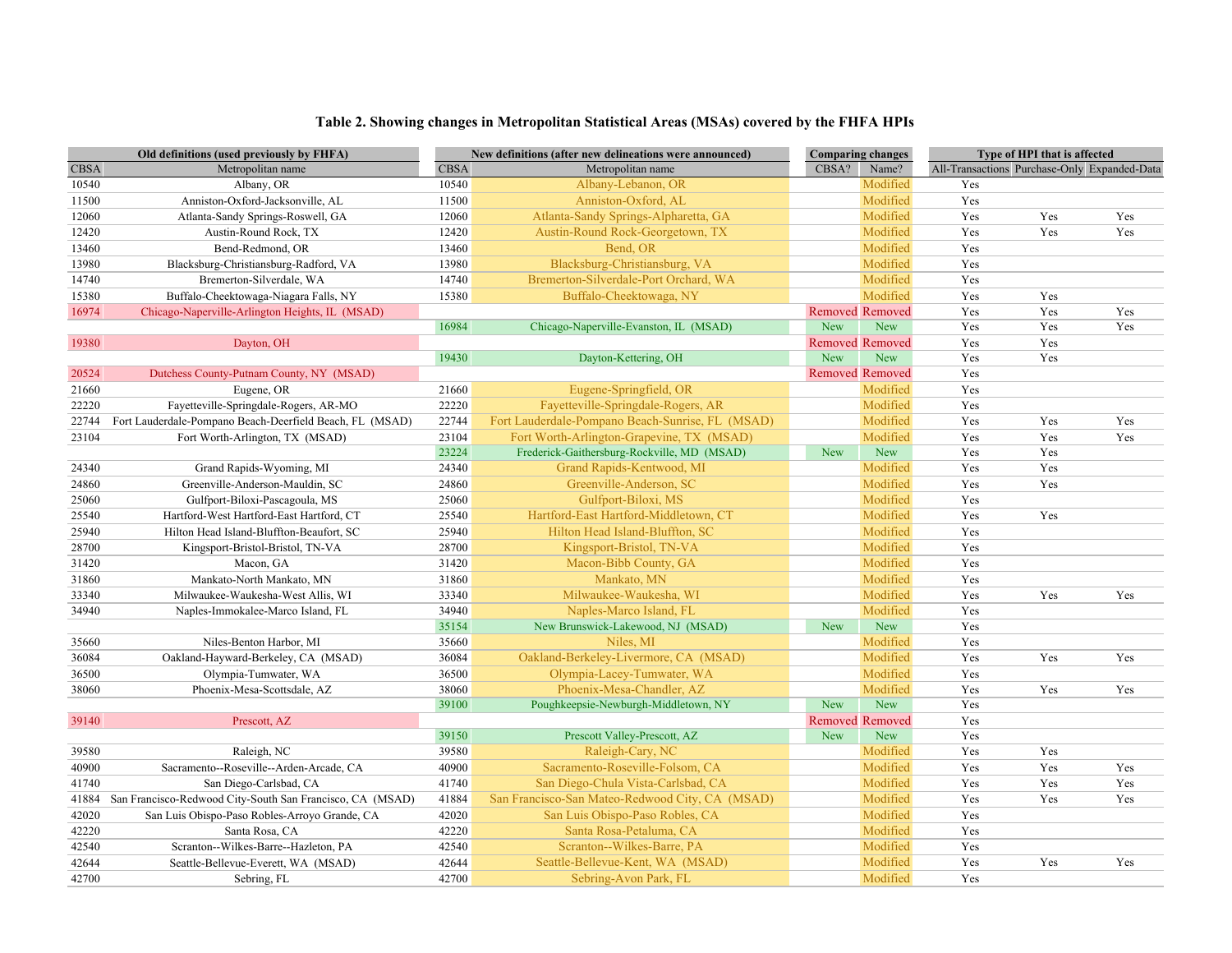|             | Old definitions (used previously by FHFA)          |             | New definitions (after new delineations were announced)   |       | <b>Comparing changes</b> |            | Type of HPI that is affected                 |  |
|-------------|----------------------------------------------------|-------------|-----------------------------------------------------------|-------|--------------------------|------------|----------------------------------------------|--|
| <b>CBSA</b> | Metropolitan name                                  | <b>CBSA</b> | Metropolitan name                                         | CBSA? | Name?                    |            | All-Transactions Purchase-Only Expanded-Data |  |
| 43524       | Silver Spring-Frederick-Rockville, MD (MSAD)       |             |                                                           |       | Removed Removed          | <b>Yes</b> | Yes                                          |  |
| 44420       | Staunton-Waynesboro, VA                            | 44420       | Staunton, VA                                              |       | Modified                 | Yes        |                                              |  |
| 44700       | Stockton-Lodi, CA                                  | 44700       | Stockton, CA                                              |       | Modified                 | Yes        | Yes                                          |  |
| 45940       | Trenton, NJ                                        | 45940       | Trenton-Princeton, NJ                                     |       | Modified                 | Yes        |                                              |  |
| 46520       | Honolulu ('Urban Honolulu'), HI                    | 46520       | Urban Honolulu, HI                                        |       | Modified                 | Yes        | Yes                                          |  |
| 46700       | Vallejo-Fairfield, CA                              | 46700       | Vallejo, CA                                               |       | Modified                 | Yes        |                                              |  |
| 47300       | Visalia-Porterville, CA                            | 47300       | Visalia. CA                                               |       | Modified                 | Yes        |                                              |  |
| 48140       | Wausau, WI                                         | 48140       | Wausau-Weston, WI                                         |       | Modified                 | Yes        |                                              |  |
| 48424       | West Palm Beach-Boca Raton-Delray Beach, FL (MSAD) |             | 48424 West Palm Beach-Boca Raton-Boynton Beach, FL (MSAD) |       | Modified                 | Yes        | Yes                                          |  |

**Notes:** "Old definitions" show what FHFA had been using prior to its 2018Q4 HPI report and the "New definitions" denote what will be used going forward (begining February 2019). Highlighted cells indicate changes.

Source: FHFA's calculations are based on comparisons of existing MSAs where HPIs are produced and new delineations as outlined in OMB Bulletin No. 18-04 released on September 14, 2018 and available for download at https:// content/uploads/2018/09/Bulletin-18-04.pdf.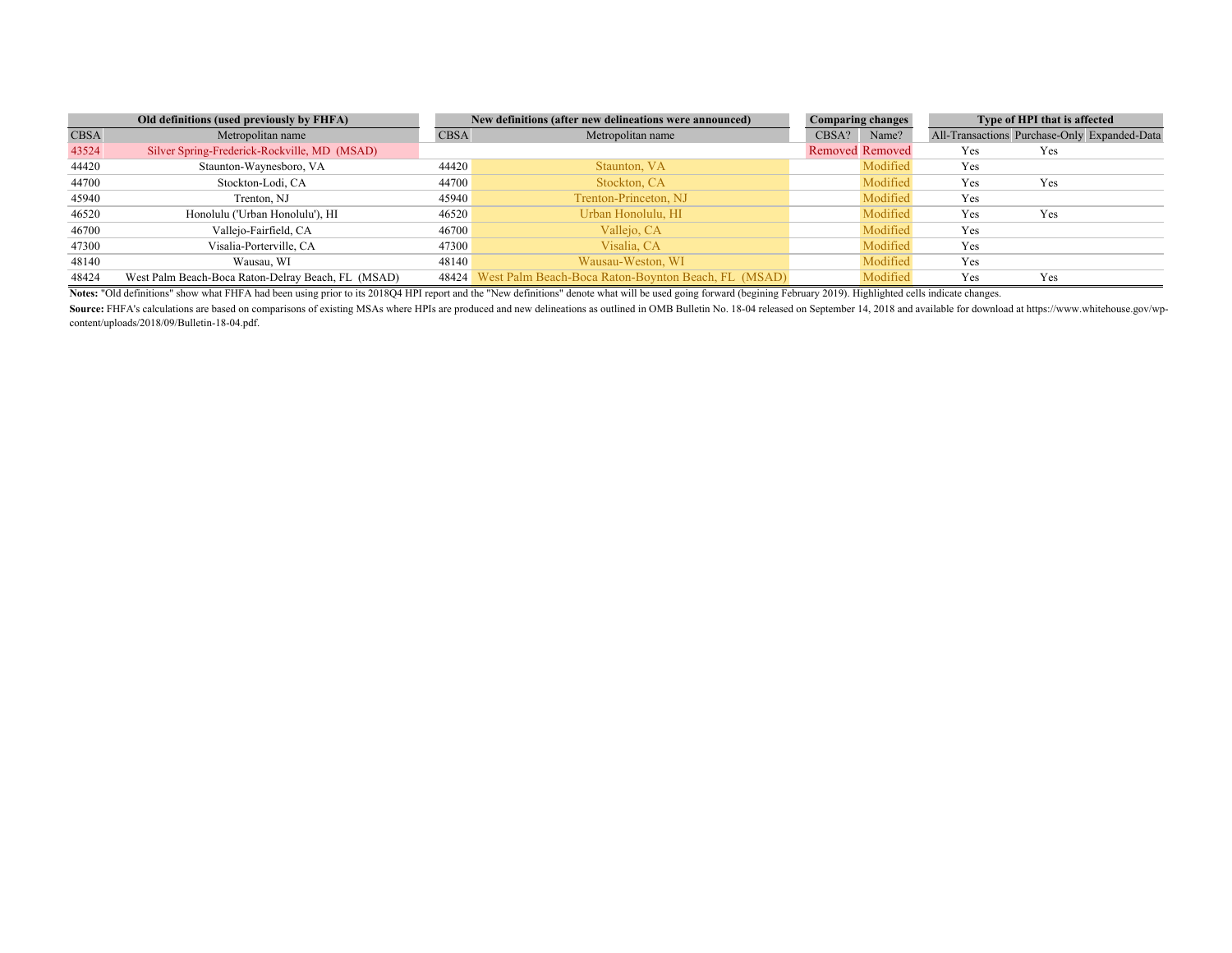#### **Table 3. Listing all Metropolitan Statistical Areas (MSAs) covered by the FHFA HPIs**

|                 |             | <b>All-Transactions HPI</b>           |             | <b>Purchase-Only HPI</b>                         |             | <b>Expanded-Data HPI</b>                                 |
|-----------------|-------------|---------------------------------------|-------------|--------------------------------------------------|-------------|----------------------------------------------------------|
| Number          | <b>CBSA</b> | Metropolitan name                     | <b>CBSA</b> | Metropolitan name                                | <b>CBSA</b> | Metropolitan name                                        |
|                 | 10180       | Abilene, TX                           | 10420       | Akron, OH                                        | 11244       | Anaheim-Santa Ana-Irvine, CA (MSAD)                      |
| 2               | 10420       | Akron, OH                             | 10580       | Albany-Schenectady-Troy, NY                      | 12060       | Atlanta-Sandy Springs-Alpharetta, GA                     |
| $\overline{3}$  | 10500       | Albany, GA                            | 10740       | Albuquerque, NM                                  | 12420       | Austin-Round Rock-Georgetown, TX                         |
| $\overline{4}$  | 10540       | Albany-Lebanon, OR                    | 10900       | Allentown-Bethlehem-Easton, PA-NJ                | 12580       | Baltimore-Columbia-Towson, MD                            |
| 5               | 10580       | Albany-Schenectady-Troy, NY           | 11244       | Anaheim-Santa Ana-Irvine, CA (MSAD)              | 14454       | Boston, MA (MSAD)                                        |
| 6               | 10740       | Albuquerque, NM                       | 12060       | Atlanta-Sandy Springs-Alpharetta, GA             | 15764       | Cambridge-Newton-Framingham, MA (MSAD)                   |
| $7\phantom{.0}$ | 10780       | Alexandria, LA                        | 12420       | Austin-Round Rock-Georgetown, TX                 | 16740       | Charlotte-Concord-Gastonia, NC-SC                        |
| 8               | 10900       | Allentown-Bethlehem-Easton, PA-NJ     | 12540       | Bakersfield, CA                                  | 16984       | Chicago-Naperville-Evanston, IL (MSAD)                   |
| $\overline{9}$  | 11020       | Altoona, PA                           | 12580       | Baltimore-Columbia-Towson, MD                    | 17140       | Cincinnati, OH-KY-IN                                     |
| 10              | 11100       | Amarillo, TX                          | 12940       | Baton Rouge, LA                                  | 17460       | Cleveland-Elyria, OH                                     |
| 11              | 11180       | Ames, IA                              | 13820       | Birmingham-Hoover, AL                            | 18140       | Columbus, OH                                             |
| 12              | 11244       | Anaheim-Santa Ana-Irvine, CA (MSAD)   | 14260       | Boise City, ID                                   | 19124       | Dallas-Plano-Irving, TX (MSAD)                           |
| 13              | 11260       | Anchorage, AK                         | 14454       | Boston, MA (MSAD)                                | 19740       | Denver-Aurora-Lakewood, CO                               |
| 14              | 11460       | Ann Arbor, MI                         | 14860       | Bridgeport-Stamford-Norwalk, CT                  | 19804       | Detroit-Dearborn-Livonia, MI (MSAD)                      |
| 15              | 11500       | Anniston-Oxford, AL                   | 15380       | Buffalo-Cheektowaga, NY                          | 22744       | Fort Lauderdale-Pompano Beach-Sunrise, FL (MSAD)         |
| 16              | 11540       | Appleton, WI                          | 15764       | Cambridge-Newton-Framingham, MA (MSAD)           | 23104       | Fort Worth-Arlington-Grapevine, TX (MSAD)                |
| 17              | 11700       | Asheville, NC                         | 15804       | Camden, NJ (MSAD)                                | 26420       | Houston-The Woodlands-Sugar Land, TX                     |
| 18              | 12020       | Athens-Clarke County, GA              | 15980       | Cape Coral-Fort Myers, FL                        | 26900       | Indianapolis-Carmel-Anderson, IN                         |
| 19              | 12060       | Atlanta-Sandy Springs-Alpharetta, GA  | 16700       | Charleston-North Charleston, SC                  | 27260       | Jacksonville, FL                                         |
| 20              | 12100       | Atlantic City-Hammonton, NJ           | 16740       | Charlotte-Concord-Gastonia, NC-SC                | 28140       | Kansas City, MO-KS                                       |
| 21              | 12220       | Auburn-Opelika, AL                    | 16984       | Chicago-Naperville-Evanston, IL (MSAD)           | 29820       | Las Vegas-Henderson-Paradise, NV                         |
| 22              | 12260       | Augusta-Richmond County, GA-SC        | 17140       | Cincinnati, OH-KY-IN                             | 31084       | Los Angeles-Long Beach-Glendale, CA (MSAD)               |
| 23              | 12420       | Austin-Round Rock-Georgetown, TX      | 17460       | Cleveland-Elyria, OH                             | 33124       | Miami-Miami Beach-Kendall, FL (MSAD)                     |
| 24              | 12540       | Bakersfield, CA                       | 17820       | Colorado Springs, CO                             | 33340       | Milwaukee-Waukesha, WI                                   |
| 25              | 12580       | Baltimore-Columbia-Towson, MD         | 17900       | Columbia, SC                                     | 33460       | Minneapolis-St. Paul-Bloomington, MN-WI                  |
| 26              | 12620       | Bangor, ME                            | 18140       | Columbus, OH                                     | 33874       | Montgomery County-Bucks County-Chester County, PA (MSAD) |
| $27\,$          | 12700       | Barnstable Town, MA                   | 19124       | Dallas-Plano-Irving, TX (MSAD)                   | 34980       | Nashville-Davidson--Murfreesboro--Franklin, TN           |
| 28              | 12940       | Baton Rouge, LA                       | 19430       | Dayton-Kettering, OH                             | 35004       | Nassau County-Suffolk County, NY (MSAD)                  |
| 29              | 12980       | Battle Creek, MI                      | 19740       | Denver-Aurora-Lakewood, CO                       | 35084       | Newark, NJ-PA (MSAD)                                     |
| 30              | 13020       | Bay City, MI                          | 19804       | Detroit-Dearborn-Livonia, MI (MSAD)              | 35614       | New York-Jersey City-White Plains, NY-NJ (MSAD)          |
| 31              | 13140       | Beaumont-Port Arthur, TX              | 20994       | Elgin, IL (MSAD)                                 | 36084       | Oakland-Berkeley-Livermore, CA (MSAD)                    |
| 32              | 13220       | Beckley, WV                           | 21340       | El Paso, TX                                      | 36740       | Orlando-Kissimmee-Sanford, FL                            |
| 33              | 13380       | Bellingham, WA                        | 22744       | Fort Lauderdale-Pompano Beach-Sunrise, FL (MSAD) | 37964       | Philadelphia, PA (MSAD)                                  |
| 34              | 13460       | Bend, OR                              | 23104       | Fort Worth-Arlington-Grapevine, TX (MSAD)        | 38060       | Phoenix-Mesa-Chandler, AZ                                |
| 35              | 13740       | Billings, MT                          | 23224       | Frederick-Gaithersburg-Rockville, MD (MSAD)      | 38300       | Pittsburgh, PA                                           |
| 36              | 13780       | Binghamton, NY                        | 23420       | Fresno, CA                                       | 38900       | Portland-Vancouver-Hillsboro, OR-WA                      |
| 37              | 13820       | Birmingham-Hoover, AL                 | 23844       | Gary, IN (MSAD)                                  | 39300       | Providence-Warwick, RI-MA                                |
| 38              | 13900       | Bismarck, ND                          | 24340       | Grand Rapids-Kentwood, MI                        | 40140       | Riverside-San Bernardino-Ontario, CA                     |
| 39              | 13980       | Blacksburg-Christiansburg, VA         | 24660       | Greensboro-High Point, NC                        | 40900       | Sacramento-Roseville-Folsom, CA                          |
| 40              | 14010       | Bloomington, IL                       | 24860       | Greenville-Anderson, SC                          | 41180       | St. Louis, MO-IL                                         |
| 41              | 14020       | Bloomington, IN                       | 25540       | Hartford-East Hartford-Middletown, CT            | 41700       | San Antonio-New Braunfels, TX                            |
| 42              | 14100       | Bloomsburg-Berwick, PA                | 26420       | Houston-The Woodlands-Sugar Land, TX             | 41740       | San Diego-Chula Vista-Carlsbad, CA                       |
| 43              | 14260       | Boise City, ID                        | 26900       | Indianapolis-Carmel-Anderson, IN                 | 41884       | San Francisco-San Mateo-Redwood City, CA (MSAD)          |
| 44              | 14454       | Boston, MA (MSAD)                     | 27260       | Jacksonville, FL                                 | 41940       | San Jose-Sunnyvale-Santa Clara, CA                       |
| 45              | 14500       | Boulder, CO                           | 28140       | Kansas City, MO-KS                               | 42644       | Seattle-Bellevue-Kent, WA (MSAD)                         |
| 46              | 14540       | Bowling Green, KY                     | 28940       | Knoxville, TN                                    | 45300       | Tampa-St. Petersburg-Clearwater, FL                      |
| 47              | 14740       | Bremerton-Silverdale-Port Orchard, WA | 29404       | Lake County-Kenosha County, IL-WI (MSAD)         | 47260       | Virginia Beach-Norfolk-Newport News, VA-NC               |
| 48              | 14860       | Bridgeport-Stamford-Norwalk, CT       | 29820       | Las Vegas-Henderson-Paradise, NV                 | 47664       | Warren-Troy-Farmington Hills, MI (MSAD)                  |
| 49              | 15180       | Brownsville-Harlingen, TX             | 30780       | Little Rock-North Little Rock-Conway, AR         | 47894       | Washington-Arlington-Alexandria, DC-VA-MD-WV (MSAD)      |
| 50              | 15260       | Brunswick, GA                         | 31084       | Los Angeles-Long Beach-Glendale, CA (MSAD)       | 48424       | West Palm Beach-Boca Raton-Boynton Beach, FL (MSAD)      |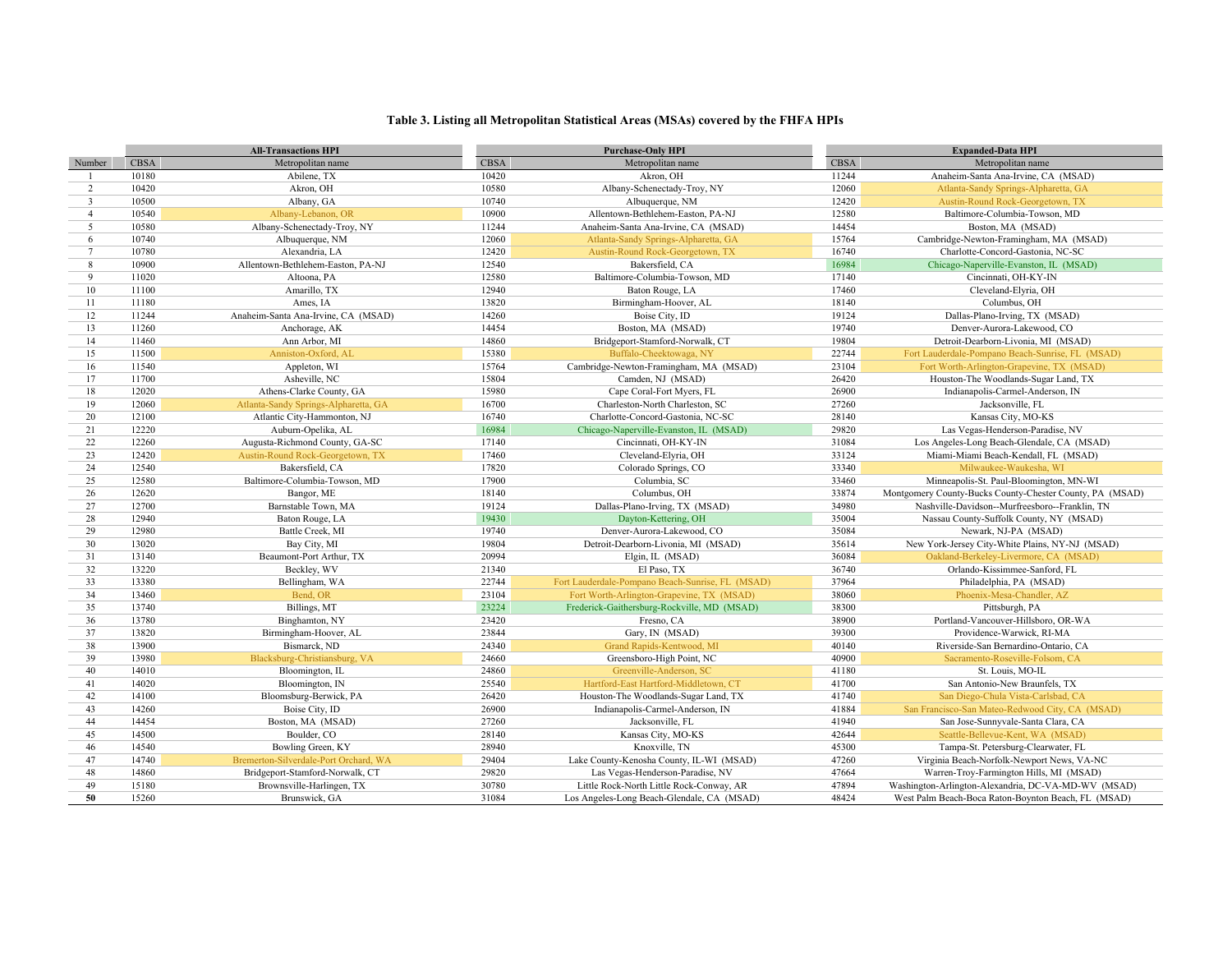|        |       | <b>All-Transactions HPI</b>            |       | <b>Purchase-Only HPI</b>                                 |             | <b>Expanded-Data HPI</b> |
|--------|-------|----------------------------------------|-------|----------------------------------------------------------|-------------|--------------------------|
| Number | CBSA  | Metropolitan name                      | CBSA  | Metropolitan name                                        | <b>CBSA</b> | Metropolitan name        |
| 51     | 15380 | Buffalo-Cheektowaga, NY                | 31140 | Louisville/Jefferson County, KY-IN                       |             |                          |
| 52     | 15500 | Burlington, NC                         | 32820 | Memphis, TN-MS-AR                                        |             |                          |
| 53     | 15540 | Burlington-South Burlington, VT        | 33124 | Miami-Miami Beach-Kendall, FL (MSAD)                     |             |                          |
| 54     | 15680 | California-Lexington Park, MD          | 33340 | Milwaukee-Waukesha, WI                                   |             |                          |
| 55     | 15764 | Cambridge-Newton-Framingham, MA (MSAD) | 33460 | Minneapolis-St. Paul-Bloomington, MN-WI                  |             |                          |
| 56     | 15804 | Camden, NJ (MSAD)                      | 33874 | Montgomery County-Bucks County-Chester County, PA (MSAD) |             |                          |
| 57     | 15940 | Canton-Massillon, OH                   | 34980 | Nashville-Davidson--Murfreesboro--Franklin, TN           |             |                          |
| 58     | 15980 | Cape Coral-Fort Myers, FL              | 35004 | Nassau County-Suffolk County, NY (MSAD)                  |             |                          |
| 59     | 16020 | Cape Girardeau, MO-IL                  | 35084 | Newark, NJ-PA (MSAD)                                     |             |                          |
| 60     | 16060 | Carbondale-Marion, IL                  | 35300 | New Haven-Milford, CT                                    |             |                          |
| 61     | 16180 | Carson City, NV                        | 35380 | New Orleans-Metairie, LA                                 |             |                          |
| 62     | 16220 | Casper, WY                             | 35614 | New York-Jersey City-White Plains, NY-NJ (MSAD)          |             |                          |
| 63     | 16300 | Cedar Rapids, IA                       | 35840 | North Port-Sarasota-Bradenton, FL                        |             |                          |
| 64     | 16540 | Chambersburg-Waynesboro, PA            | 36084 | Oakland-Berkeley-Livermore, CA (MSAD)                    |             |                          |
| 65     | 16580 | Champaign-Urbana, IL                   | 36420 | Oklahoma City, OK                                        |             |                          |
| 66     | 16620 | Charleston, WV                         | 36540 | Omaha-Council Bluffs, NE-IA                              |             |                          |
| 67     | 16700 | Charleston-North Charleston, SC        | 36740 | Orlando-Kissimmee-Sanford, FL                            |             |                          |
| 68     | 16740 | Charlotte-Concord-Gastonia, NC-SC      | 37100 | Oxnard-Thousand Oaks-Ventura, CA                         |             |                          |
| 69     | 16820 | Charlottesville, VA                    | 37964 | Philadelphia, PA (MSAD)                                  |             |                          |
| 70     | 16860 | Chattanooga, TN-GA                     | 38060 | Phoenix-Mesa-Chandler, AZ                                |             |                          |
| 71     | 16940 | Cheyenne, WY                           | 38300 | Pittsburgh, PA                                           |             |                          |
| 72     | 16984 | Chicago-Naperville-Evanston, IL (MSAD) | 38900 | Portland-Vancouver-Hillsboro, OR-WA                      |             |                          |
| 73     | 17020 | Chico, CA                              | 39300 | Providence-Warwick, RI-MA                                |             |                          |
| 74     | 17140 | Cincinnati, OH-KY-IN                   | 39580 | Raleigh-Cary, NC                                         |             |                          |
| 75     | 17300 | Clarksville, TN-KY                     | 40060 | Richmond, VA                                             |             |                          |
| 76     | 17420 | Cleveland, TN                          | 40140 | Riverside-San Bernardino-Ontario, CA                     |             |                          |
| 77     | 17460 | Cleveland-Elyria, OH                   | 40380 | Rochester, NY                                            |             |                          |
| 78     | 17660 | Coeur d'Alene, ID                      | 40900 | Sacramento-Roseville-Folsom, CA                          |             |                          |
| 79     | 17780 | College Station-Bryan, TX              | 41180 | St. Louis, MO-IL                                         |             |                          |
| 80     | 17820 | Colorado Springs, CO                   | 41620 | Salt Lake City, UT                                       |             |                          |
| 81     | 17860 | Columbia, MO                           | 41700 | San Antonio-New Braunfels, TX                            |             |                          |
| 82     | 17900 | Columbia, SC                           | 41740 | San Diego-Chula Vista-Carlsbad, CA                       |             |                          |
| 83     | 17980 | Columbus, GA-AL                        | 41884 | San Francisco-San Mateo-Redwood City, CA (MSAD)          |             |                          |
| 84     | 18020 | Columbus, IN                           | 41940 | San Jose-Sunnyvale-Santa Clara, CA                       |             |                          |
| 85     | 18140 | Columbus, OH                           | 42644 | Seattle-Bellevue-Kent, WA (MSAD)                         |             |                          |
| 86     | 18580 | Corpus Christi, TX                     | 44700 | Stockton, CA                                             |             |                          |
| 87     | 18700 | Corvallis, OR                          | 45060 | Syracuse, NY                                             |             |                          |
| 88     | 18880 | Crestview-Fort Walton Beach-Destin, FL | 45104 | Tacoma-Lakewood, WA (MSAD)                               |             |                          |
| 89     | 19060 | Cumberland, MD-WV                      | 45300 | Tampa-St. Petersburg-Clearwater, FL                      |             |                          |
| 90     | 19124 | Dallas-Plano-Irving, TX (MSAD)         | 46060 | Tucson, AZ                                               |             |                          |
| 91     | 19140 | Dalton, GA                             | 46140 | Tulsa, OK                                                |             |                          |
| 92     | 19180 | Danville, IL                           | 46520 | Urban Honolulu, HI                                       |             |                          |
| 93     | 19300 | Daphne-Fairhope-Foley, AL              | 47260 | Virginia Beach-Norfolk-Newport News, VA-NC               |             |                          |
| 94     | 19340 | Davenport-Moline-Rock Island, IA-IL    | 47664 | Warren-Troy-Farmington Hills, MI (MSAD)                  |             |                          |
| 95     | 19430 | Dayton-Kettering, OH                   | 47894 | Washington-Arlington-Alexandria, DC-VA-MD-WV (MSAD)      |             |                          |
| 96     | 19460 | Decatur, AL                            | 48424 | West Palm Beach-Boca Raton-Boynton Beach, FL (MSAD)      |             |                          |
| 97     | 19500 | Decatur, IL                            | 48620 | Wichita, KS                                              |             |                          |
| 98     | 19660 | Deltona-Daytona Beach-Ormond Beach, FL | 48864 | Wilmington, DE-MD-NJ (MSAD)                              |             |                          |
| 99     | 19740 | Denver-Aurora-Lakewood, CO             | 49180 | Winston-Salem, NC                                        |             |                          |
| 100    | 19780 | Des Moines-West Des Moines, IA         | 49340 | Worcester, MA-CT                                         |             |                          |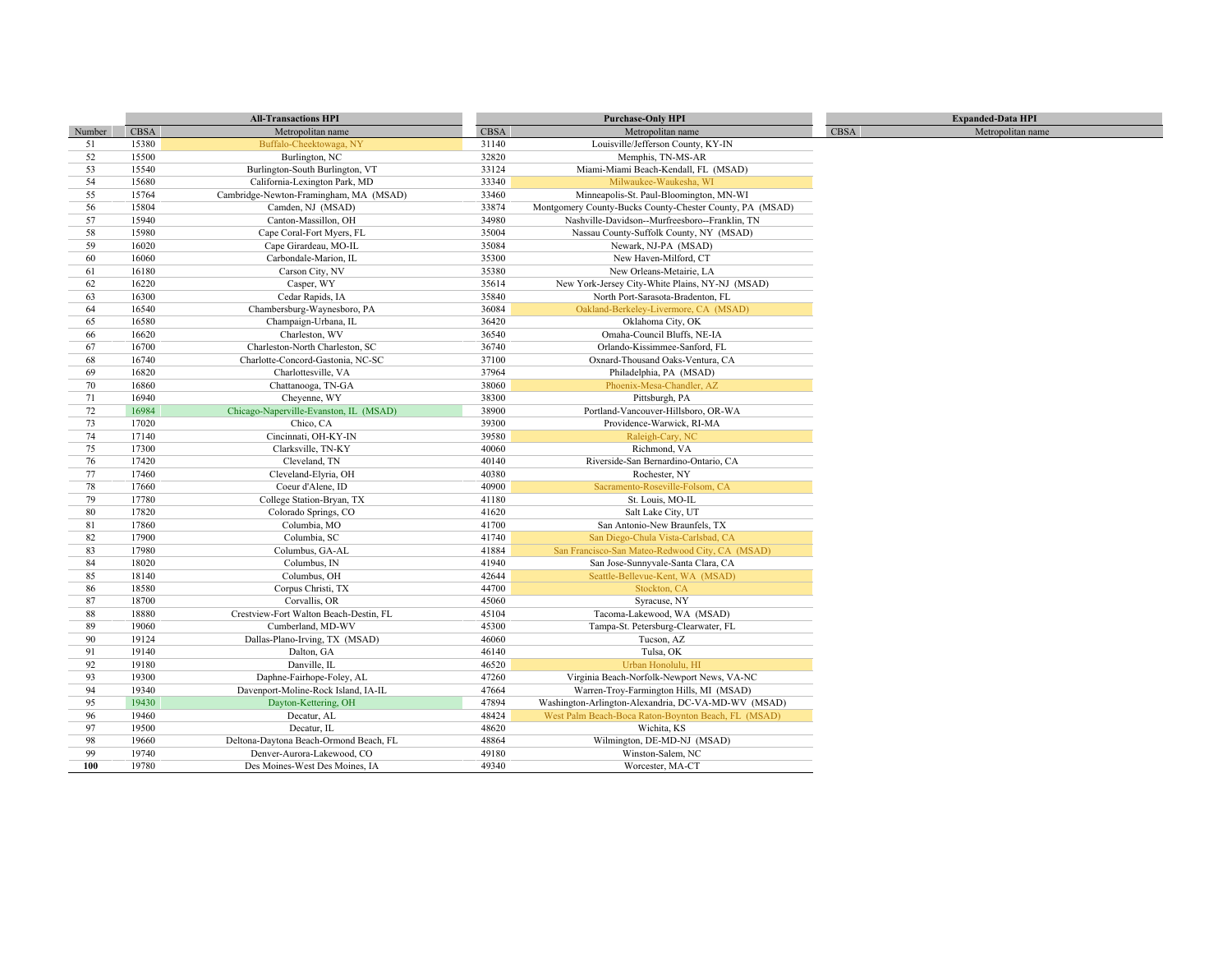|            |                | <b>All-Transactions HPI</b>                      |             | <b>Purchase-Only HPI</b> |      | <b>Expanded-Data HPI</b> |
|------------|----------------|--------------------------------------------------|-------------|--------------------------|------|--------------------------|
| Number     | <b>CBSA</b>    | Metropolitan name                                | <b>CBSA</b> | Metropolitan name        | CBSA | Metropolitan name        |
| 101        | 19804          | Detroit-Dearborn-Livonia, MI (MSAD)              |             |                          |      |                          |
| 102        | 20020          | Dothan, AL                                       |             |                          |      |                          |
| 103        | 20100          | Dover, DE                                        |             |                          |      |                          |
| 104        | 20220          | Dubuque, IA                                      |             |                          |      |                          |
| 105        | 20260          | Duluth, MN-WI                                    |             |                          |      |                          |
| 106        | 20500          | Durham-Chapel Hill, NC                           |             |                          |      |                          |
| 107        | 20700          | East Stroudsburg, PA                             |             |                          |      |                          |
| 108        | 20740          | Eau Claire, WI                                   |             |                          |      |                          |
| 109        | 20940          | El Centro, CA                                    |             |                          |      |                          |
| 110        | 20994          | Elgin, IL (MSAD)                                 |             |                          |      |                          |
| 111        | 21060          | Elizabethtown-Fort Knox, KY                      |             |                          |      |                          |
| 112        | 21140          | Elkhart-Goshen, IN                               |             |                          |      |                          |
| 113        | 21300          | Elmira, NY                                       |             |                          |      |                          |
| 114        | 21340          | El Paso, TX                                      |             |                          |      |                          |
| 115        | 21420          | Enid, OK                                         |             |                          |      |                          |
| 116        | 21500          | Erie, PA                                         |             |                          |      |                          |
| 117        | 21660          | Eugene-Springfield, OR                           |             |                          |      |                          |
| 118        | 21780          | Evansville, IN-KY                                |             |                          |      |                          |
| 119        | 21820          | Fairbanks, AK                                    |             |                          |      |                          |
| 120        | 22020          | Fargo, ND-MN                                     |             |                          |      |                          |
| 121        | 22140          | Farmington, NM                                   |             |                          |      |                          |
| 122        | 22180          | Fayetteville, NC                                 |             |                          |      |                          |
| 123        | 22220          | Fayetteville-Springdale-Rogers, AR               |             |                          |      |                          |
| 124        | 22380          | Flagstaff, AZ                                    |             |                          |      |                          |
| 125        | 22420          | Flint, MI                                        |             |                          |      |                          |
| 126        | 22500          | Florence, SC                                     |             |                          |      |                          |
| 127        | 22520          | Florence-Muscle Shoals, AL                       |             |                          |      |                          |
| 128        | 22540          | Fond du Lac, WI                                  |             |                          |      |                          |
| 129        | 22660          | Fort Collins, CO                                 |             |                          |      |                          |
| 130        | 22744          | Fort Lauderdale-Pompano Beach-Sunrise, FL (MSAD) |             |                          |      |                          |
| 131        | 22900          | Fort Smith, AR-OK                                |             |                          |      |                          |
| 132        | 23060          | Fort Wayne, IN                                   |             |                          |      |                          |
| 133        | 23104          | Fort Worth-Arlington-Grapevine, TX (MSAD)        |             |                          |      |                          |
| 134        | 23224          | Frederick-Gaithersburg-Rockville, MD (MSAD)      |             |                          |      |                          |
| 135        | 23420          | Fresno, CA                                       |             |                          |      |                          |
| 136<br>137 | 23460<br>23540 | Gadsden, AL<br>Gainesville, FL                   |             |                          |      |                          |
| 138        | 23580          | Gainesville, GA                                  |             |                          |      |                          |
| 139        | 23844          | Gary, IN (MSAD)                                  |             |                          |      |                          |
| 140        | 23900          | Gettysburg, PA                                   |             |                          |      |                          |
| 141        | 24020          | Glens Falls, NY                                  |             |                          |      |                          |
| 142        | 24140          | Goldsboro, NC                                    |             |                          |      |                          |
| 143        | 24220          | Grand Forks, ND-MN                               |             |                          |      |                          |
| 144        | 24260          | Grand Island, NE                                 |             |                          |      |                          |
| 145        | 24300          | Grand Junction, CO                               |             |                          |      |                          |
| 146        | 24340          | Grand Rapids-Kentwood, MI                        |             |                          |      |                          |
| 147        | 24420          | Grants Pass, OR                                  |             |                          |      |                          |
| 148        | 24500          | Great Falls, MT                                  |             |                          |      |                          |
| 149        | 24540          | Greeley, CO                                      |             |                          |      |                          |
| 150        | 24580          | Green Bay, WI                                    |             |                          |      |                          |
|            |                |                                                  |             |                          |      |                          |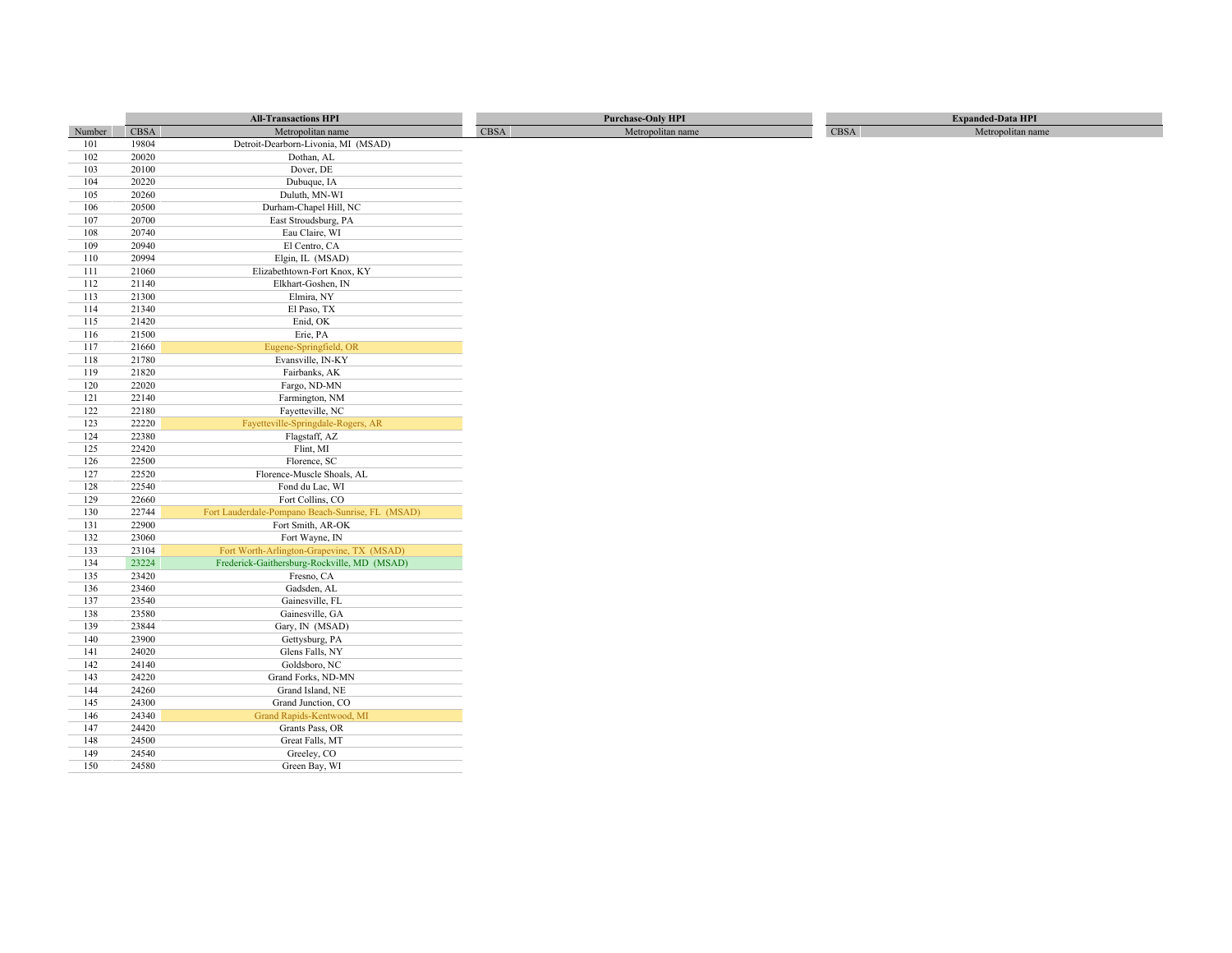|            |                | <b>All-Transactions HPI</b>              |             | <b>Purchase-Only HPI</b> |             | <b>Expanded-Data HPI</b> |
|------------|----------------|------------------------------------------|-------------|--------------------------|-------------|--------------------------|
| Number     | <b>CBSA</b>    | Metropolitan name                        | <b>CBSA</b> | Metropolitan name        | <b>CBSA</b> | Metropolitan name        |
| 151        | 24660          | Greensboro-High Point, NC                |             |                          |             |                          |
| 152        | 24780          | Greenville, NC                           |             |                          |             |                          |
| 153        | 24860          | Greenville-Anderson, SC                  |             |                          |             |                          |
| 154        | 25060          | Gulfport-Biloxi, MS                      |             |                          |             |                          |
| 155        | 25180          | Hagerstown-Martinsburg, MD-WV            |             |                          |             |                          |
| 156        | 25220          | Hammond, LA                              |             |                          |             |                          |
| 157        | 25260          | Hanford-Corcoran, CA                     |             |                          |             |                          |
| 158        | 25420          | Harrisburg-Carlisle, PA                  |             |                          |             |                          |
| 159        | 25500          | Harrisonburg, VA                         |             |                          |             |                          |
| 160        | 25540          | Hartford-East Hartford-Middletown, CT    |             |                          |             |                          |
| 161        | 25620          | Hattiesburg, MS                          |             |                          |             |                          |
| 162        | 25860          | Hickory-Lenoir-Morganton, NC             |             |                          |             |                          |
| 163        | 25940          | Hilton Head Island-Bluffton, SC          |             |                          |             |                          |
| 164        | 25980          | Hinesville, GA                           |             |                          |             |                          |
| 165        | 26140          | Homosassa Springs, FL                    |             |                          |             |                          |
| 166        | 26300          | Hot Springs, AR                          |             |                          |             |                          |
| 167        | 26380          | Houma-Thibodaux, LA                      |             |                          |             |                          |
| 168        | 26420          | Houston-The Woodlands-Sugar Land, TX     |             |                          |             |                          |
| 169        | 26580          | Huntington-Ashland, WV-KY-OH             |             |                          |             |                          |
| 170        | 26620          | Huntsville, AL                           |             |                          |             |                          |
| 171        | 26820          | Idaho Falls, ID                          |             |                          |             |                          |
| 172        | 26900          | Indianapolis-Carmel-Anderson, IN         |             |                          |             |                          |
| 173        | 26980          | Iowa City, IA                            |             |                          |             |                          |
| 174        | 27060          | Ithaca, NY                               |             |                          |             |                          |
| 175        | 27100          | Jackson, MI                              |             |                          |             |                          |
| 176        | 27140          | Jackson, MS                              |             |                          |             |                          |
| 177        | 27180          | Jackson, TN                              |             |                          |             |                          |
| 178        | 27260          | Jacksonville, FL                         |             |                          |             |                          |
| 179        | 27340          | Jacksonville, NC                         |             |                          |             |                          |
| 180        | 27500          | Janesville-Beloit, WI                    |             |                          |             |                          |
| 181        | 27620          | Jefferson City, MO                       |             |                          |             |                          |
| 182        | 27740          | Johnson City, TN                         |             |                          |             |                          |
| 183        | 27780          | Johnstown, PA                            |             |                          |             |                          |
| 184        | 27860          | Jonesboro, AR                            |             |                          |             |                          |
| 185        | 27900          | Joplin, MO                               |             |                          |             |                          |
| 186        | 27980          | Kahului-Wailuku-Lahaina, HI              |             |                          |             |                          |
| 187        | 28020          | Kalamazoo-Portage, MI                    |             |                          |             |                          |
| 188        | 28100          | Kankakee, IL                             |             |                          |             |                          |
| 189        | 28140<br>28420 | Kansas City, MO-KS                       |             |                          |             |                          |
| 190        | 28660          | Kennewick-Richland, WA                   |             |                          |             |                          |
| 191        | 28700          | Killeen-Temple, TX                       |             |                          |             |                          |
| 192<br>193 | 28740          | Kingsport-Bristol, TN-VA                 |             |                          |             |                          |
| 194        | 28940          | Kingston, NY<br>Knoxville, TN            |             |                          |             |                          |
| 195        | 29020          | Kokomo, IN                               |             |                          |             |                          |
| 196        | 29100          | La Crosse-Onalaska, WI-MN                |             |                          |             |                          |
| 197        | 29180          | Lafayette, LA                            |             |                          |             |                          |
| 198        | 29200          | Lafayette-West Lafayette, IN             |             |                          |             |                          |
| 199        | 29340          | Lake Charles, LA                         |             |                          |             |                          |
| 200        | 29404          | Lake County-Kenosha County, IL-WI (MSAD) |             |                          |             |                          |
|            |                |                                          |             |                          |             |                          |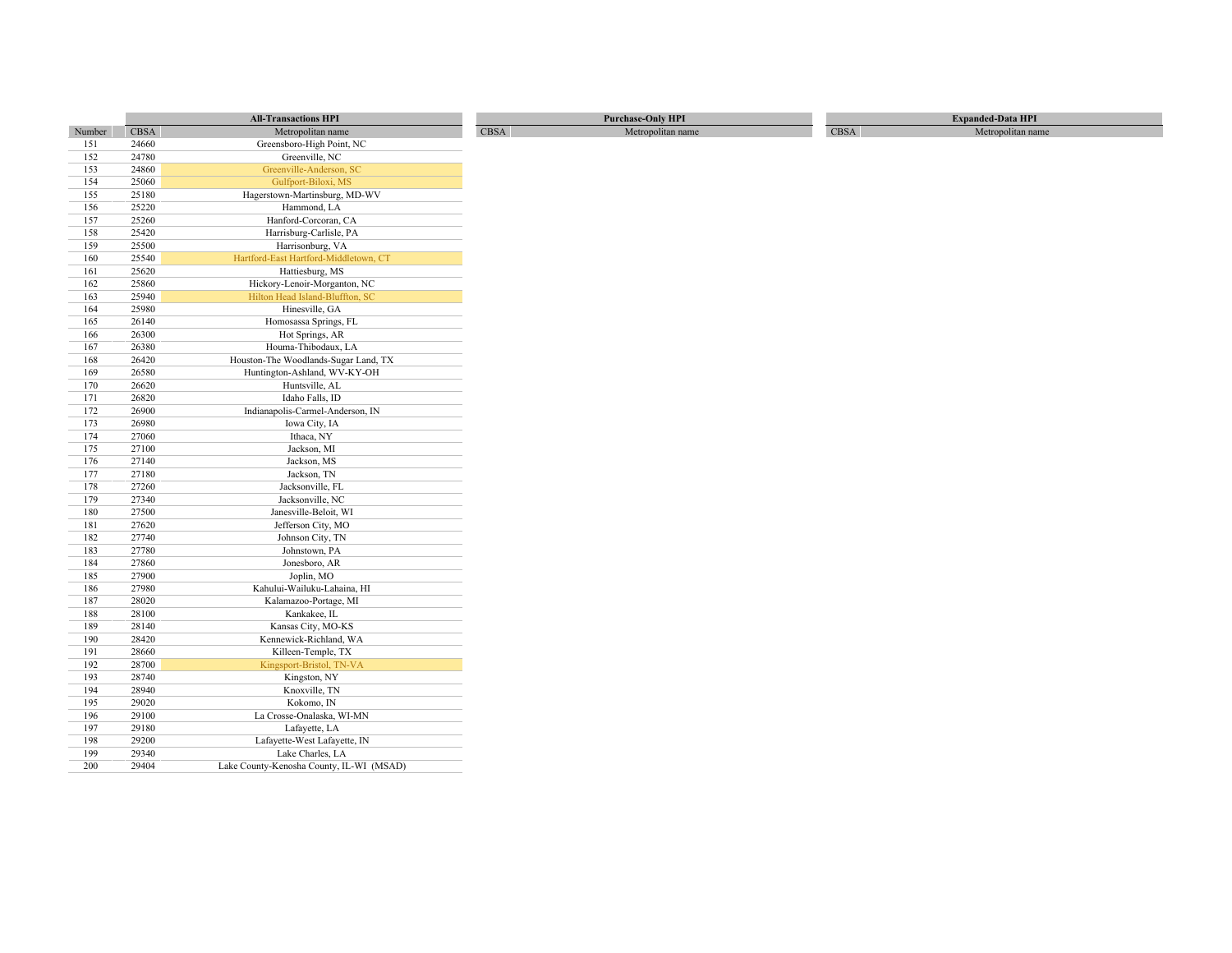|            |                | <b>All-Transactions HPI</b>                                                | <b>Purchase-Only HPI</b>  |      | <b>Expanded-Data HPI</b> |
|------------|----------------|----------------------------------------------------------------------------|---------------------------|------|--------------------------|
| Number     | <b>CBSA</b>    | Metropolitan name                                                          | CBSA<br>Metropolitan name | CBSA | Metropolitan name        |
| 201        | 29420          | Lake Havasu City-Kingman, AZ                                               |                           |      |                          |
| 202        | 29460          | Lakeland-Winter Haven, FL                                                  |                           |      |                          |
| 203        | 29540          | Lancaster, PA                                                              |                           |      |                          |
| 204        | 29620          | Lansing-East Lansing, MI                                                   |                           |      |                          |
| 205        | 29700          | Laredo, TX                                                                 |                           |      |                          |
| 206        | 29740          | Las Cruces, NM                                                             |                           |      |                          |
| 207        | 29820          | Las Vegas-Henderson-Paradise, NV                                           |                           |      |                          |
| 208        | 29940          | Lawrence, KS                                                               |                           |      |                          |
| 209        | 30020          | Lawton, OK                                                                 |                           |      |                          |
| 210        | 30140          | Lebanon, PA                                                                |                           |      |                          |
| 211        | 30300          | Lewiston, ID-WA                                                            |                           |      |                          |
| 212        | 30340          | Lewiston-Auburn, ME                                                        |                           |      |                          |
| 213        | 30460          | Lexington-Fayette, KY                                                      |                           |      |                          |
| 214        | 30620          | Lima, OH                                                                   |                           |      |                          |
| 215        | 30700          | Lincoln, NE                                                                |                           |      |                          |
| 216        | 30780          | Little Rock-North Little Rock-Conway, AR                                   |                           |      |                          |
| 217        | 30860          | Logan, UT-ID                                                               |                           |      |                          |
| 218        | 30980          | Longview, TX                                                               |                           |      |                          |
| 219        | 31020          | Longview, WA                                                               |                           |      |                          |
| 220        | 31084          | Los Angeles-Long Beach-Glendale, CA (MSAD)                                 |                           |      |                          |
| 221        | 31140          | Louisville/Jefferson County, KY-IN                                         |                           |      |                          |
| 222        | 31180          | Lubbock, TX                                                                |                           |      |                          |
| 223        | 31340          | Lynchburg, VA                                                              |                           |      |                          |
| 224        | 31420          | Macon-Bibb County, GA                                                      |                           |      |                          |
| 225        | 31460          | Madera, CA                                                                 |                           |      |                          |
| 226        | 31540          | Madison, WI                                                                |                           |      |                          |
| 227        | 31700          | Manchester-Nashua, NH                                                      |                           |      |                          |
| 228        | 31740          | Manhattan, KS                                                              |                           |      |                          |
| 229        | 31860          | Mankato, MN                                                                |                           |      |                          |
| 230        | 31900          | Mansfield, OH                                                              |                           |      |                          |
| 231        | 32580          | McAllen-Edinburg-Mission, TX                                               |                           |      |                          |
| 232        | 32780          | Medford, OR                                                                |                           |      |                          |
| 233        | 32820          | Memphis, TN-MS-AR                                                          |                           |      |                          |
| 234        | 32900          | Merced, CA                                                                 |                           |      |                          |
| 235        | 33124          | Miami-Miami Beach-Kendall, FL (MSAD)                                       |                           |      |                          |
| 236        | 33140          | Michigan City-La Porte, IN                                                 |                           |      |                          |
| 237        | 33220          | Midland, MI                                                                |                           |      |                          |
| 238        | 33260          | Midland, TX                                                                |                           |      |                          |
| 239        | 33340          | Milwaukee-Waukesha, WI                                                     |                           |      |                          |
| 240        | 33460<br>33540 | Minneapolis-St. Paul-Bloomington, MN-WI<br>Missoula, MT                    |                           |      |                          |
| 241        | 33660          | Mobile, AL                                                                 |                           |      |                          |
| 242        |                |                                                                            |                           |      |                          |
| 243        | 33700<br>33740 | Modesto, CA<br>Monroe, LA                                                  |                           |      |                          |
| 244        |                |                                                                            |                           |      |                          |
| 245        | 33780<br>33860 | Monroe, MI                                                                 |                           |      |                          |
| 246<br>247 | 33874          | Montgomery, AL<br>Montgomery County-Bucks County-Chester County, PA (MSAD) |                           |      |                          |
| 248        | 34060          | Morgantown, WV                                                             |                           |      |                          |
| 249        | 34100          | Morristown, TN                                                             |                           |      |                          |
| 250        | 34580          | Mount Vernon-Anacortes, WA                                                 |                           |      |                          |
|            |                |                                                                            |                           |      |                          |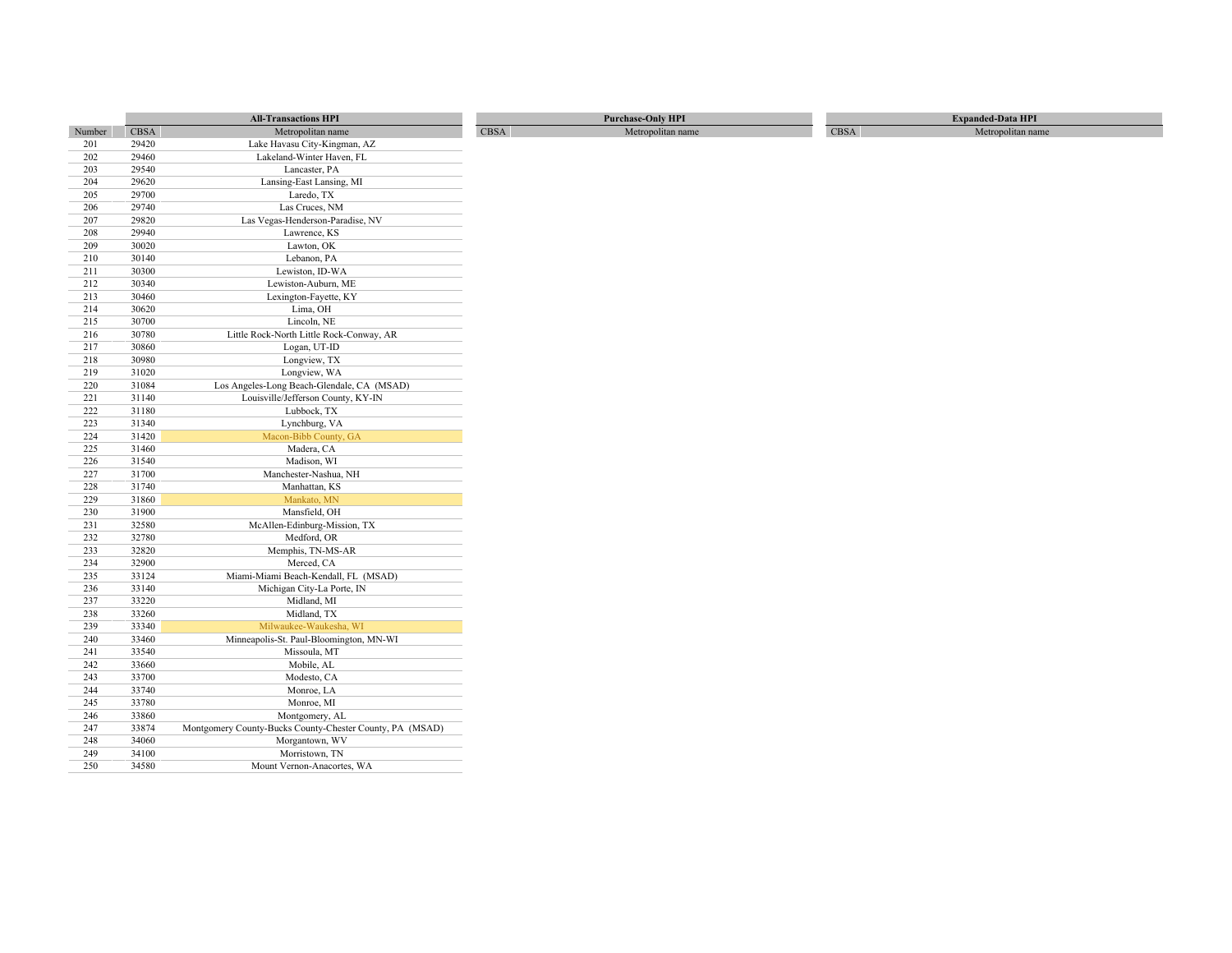|            |                | <b>All-Transactions HPI</b>                     | <b>Purchase-Only HPI</b>         |      | <b>Expanded-Data HPI</b> |
|------------|----------------|-------------------------------------------------|----------------------------------|------|--------------------------|
| Number     | <b>CBSA</b>    | Metropolitan name                               | <b>CBSA</b><br>Metropolitan name | CBSA | Metropolitan name        |
| 251        | 34620          | Muncie, IN                                      |                                  |      |                          |
| 252        | 34740          | Muskegon, MI                                    |                                  |      |                          |
| 253        | 34820          | Myrtle Beach-Conway-North Myrtle Beach, SC-NC   |                                  |      |                          |
| 254        | 34900          | Napa, CA                                        |                                  |      |                          |
| 255        | 34940          | Naples-Marco Island, FL                         |                                  |      |                          |
| 256        | 34980          | Nashville-Davidson--Murfreesboro--Franklin, TN  |                                  |      |                          |
| 257        | 35004          | Nassau County-Suffolk County, NY (MSAD)         |                                  |      |                          |
| 258        | 35084          | Newark, NJ-PA (MSAD)                            |                                  |      |                          |
| 259        | 35100          | New Bern, NC                                    |                                  |      |                          |
| 260        | 35154          | New Brunswick-Lakewood, NJ (MSAD)               |                                  |      |                          |
| 261        | 35300          | New Haven-Milford, CT                           |                                  |      |                          |
| 262        | 35380          | New Orleans-Metairie, LA                        |                                  |      |                          |
| 263        | 35614          | New York-Jersey City-White Plains, NY-NJ (MSAD) |                                  |      |                          |
| 264        | 35660          | Niles, MI                                       |                                  |      |                          |
| 265        | 35840          | North Port-Sarasota-Bradenton, FL               |                                  |      |                          |
| 266        | 35980          | Norwich-New London, CT                          |                                  |      |                          |
| 267        | 36084          | Oakland-Berkeley-Livermore, CA (MSAD)           |                                  |      |                          |
| 268        | 36100          | Ocala, FL                                       |                                  |      |                          |
| 269        | 36140          | Ocean City, NJ                                  |                                  |      |                          |
| 270        | 36220          | Odessa, TX                                      |                                  |      |                          |
| 271        | 36260          | Ogden-Clearfield, UT                            |                                  |      |                          |
| 272        | 36420          | Oklahoma City, OK                               |                                  |      |                          |
| 273        | 36500          | Olympia-Lacey-Tumwater, WA                      |                                  |      |                          |
| 274        | 36540          | Omaha-Council Bluffs, NE-IA                     |                                  |      |                          |
| 275        | 36740          | Orlando-Kissimmee-Sanford, FL                   |                                  |      |                          |
| 276        | 36780          | Oshkosh-Neenah, WI                              |                                  |      |                          |
| 277        | 36980          | Owensboro, KY                                   |                                  |      |                          |
| 278        | 37100          | Oxnard-Thousand Oaks-Ventura, CA                |                                  |      |                          |
| 279        | 37340          | Palm Bay-Melbourne-Titusville, FL               |                                  |      |                          |
| 280        | 37460          | Panama City, FL                                 |                                  |      |                          |
| 281        | 37620          | Parkersburg-Vienna, WV                          |                                  |      |                          |
| 282        | 37860<br>37900 | Pensacola-Ferry Pass-Brent, FL                  |                                  |      |                          |
| 283        |                | Peoria, IL                                      |                                  |      |                          |
| 284        | 37964          | Philadelphia, PA (MSAD)                         |                                  |      |                          |
| 285<br>286 | 38060<br>38220 | Phoenix-Mesa-Chandler, AZ<br>Pine Bluff, AR     |                                  |      |                          |
| 287        | 38300          |                                                 |                                  |      |                          |
| 288        | 38340          | Pittsburgh, PA<br>Pittsfield, MA                |                                  |      |                          |
| 289        | 38540          | Pocatello, ID                                   |                                  |      |                          |
| 290        | 38860          | Portland-South Portland, ME                     |                                  |      |                          |
| 291        | 38900          | Portland-Vancouver-Hillsboro, OR-WA             |                                  |      |                          |
| 292        | 38940          | Port St. Lucie, FL                              |                                  |      |                          |
| 293        | 39100          | Poughkeepsie-Newburgh-Middletown, NY            |                                  |      |                          |
| 294        | 39150          | Prescott Valley-Prescott, AZ                    |                                  |      |                          |
| 295        | 39300          | Providence-Warwick, RI-MA                       |                                  |      |                          |
| 296        | 39340          | Provo-Orem, UT                                  |                                  |      |                          |
| 297        | 39380          | Pueblo, CO                                      |                                  |      |                          |
| 298        | 39460          | Punta Gorda, FL                                 |                                  |      |                          |
| 299        | 39540          | Racine, WI                                      |                                  |      |                          |
| 300        | 39580          | Raleigh-Cary, NC                                |                                  |      |                          |
|            |                |                                                 |                                  |      |                          |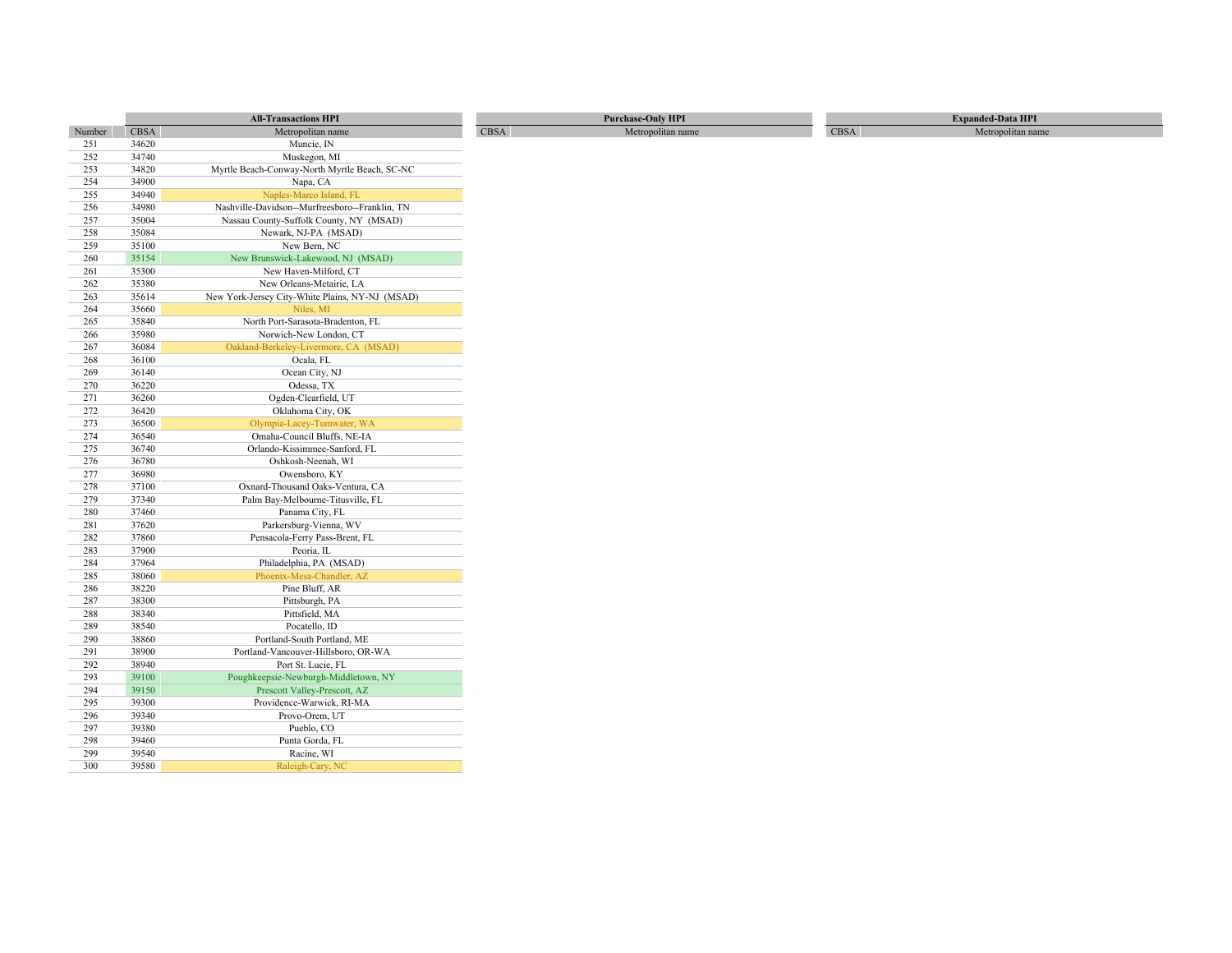|        |             | <b>All-Transactions HPI</b>                     |            | <b>Purchase-Only HPI</b> |      | <b>Expanded-Data HPI</b> |
|--------|-------------|-------------------------------------------------|------------|--------------------------|------|--------------------------|
| Number | <b>CBSA</b> | Metropolitan name                               | $\rm CBSA$ | Metropolitan name        | CBSA | Metropolitan name        |
| 301    | 39660       | Rapid City, SD                                  |            |                          |      |                          |
| 302    | 39740       | Reading, PA                                     |            |                          |      |                          |
| 303    | 39820       | Redding, CA                                     |            |                          |      |                          |
| 304    | 39900       | Reno, NV                                        |            |                          |      |                          |
| 305    | 40060       | Richmond, VA                                    |            |                          |      |                          |
| 306    | 40140       | Riverside-San Bernardino-Ontario, CA            |            |                          |      |                          |
| 307    | 40220       | Roanoke, VA                                     |            |                          |      |                          |
| 308    | 40340       | Rochester, MN                                   |            |                          |      |                          |
| 309    | 40380       | Rochester, NY                                   |            |                          |      |                          |
| 310    | 40420       | Rockford, IL                                    |            |                          |      |                          |
| 311    | 40484       | Rockingham County-Strafford County, NH (MSAD)   |            |                          |      |                          |
| 312    | 40580       | Rocky Mount, NC                                 |            |                          |      |                          |
| 313    | 40660       | Rome, GA                                        |            |                          |      |                          |
| 314    | 40900       | Sacramento-Roseville-Folsom, CA                 |            |                          |      |                          |
| 315    | 40980       | Saginaw, MI                                     |            |                          |      |                          |
| 316    | 41060       | St. Cloud, MN                                   |            |                          |      |                          |
| 317    | 41100       | St. George, UT                                  |            |                          |      |                          |
| 318    | 41140       | St. Joseph, MO-KS                               |            |                          |      |                          |
| 319    | 41180       | St. Louis, MO-IL                                |            |                          |      |                          |
| 320    | 41420       | Salem, OR                                       |            |                          |      |                          |
| 321    | 41500       | Salinas, CA                                     |            |                          |      |                          |
| 322    | 41540       | Salisbury, MD-DE                                |            |                          |      |                          |
| 323    | 41620       | Salt Lake City, UT                              |            |                          |      |                          |
| 324    | 41660       | San Angelo, TX                                  |            |                          |      |                          |
| 325    | 41700       | San Antonio-New Braunfels, TX                   |            |                          |      |                          |
| 326    | 41740       | San Diego-Chula Vista-Carlsbad, CA              |            |                          |      |                          |
| 327    | 41884       | San Francisco-San Mateo-Redwood City, CA (MSAD) |            |                          |      |                          |
| 328    | 41940       | San Jose-Sunnyvale-Santa Clara, CA              |            |                          |      |                          |
| 329    | 42020       | San Luis Obispo-Paso Robles, CA                 |            |                          |      |                          |
| 330    | 42034       | San Rafael, CA (MSAD)                           |            |                          |      |                          |
| 331    | 42100       | Santa Cruz-Watsonville, CA                      |            |                          |      |                          |
| 332    | 42140       | Santa Fe, NM                                    |            |                          |      |                          |
| 333    | 42200       | Santa Maria-Santa Barbara, CA                   |            |                          |      |                          |
| 334    | 42220       | Santa Rosa-Petaluma, CA                         |            |                          |      |                          |
| 335    | 42340       | Savannah, GA                                    |            |                          |      |                          |
| 336    | 42540       | Scranton--Wilkes-Barre, PA                      |            |                          |      |                          |
| 337    | 42644       | Seattle-Bellevue-Kent, WA (MSAD)                |            |                          |      |                          |
| 338    | 42680       | Sebastian-Vero Beach, FL                        |            |                          |      |                          |
| 339    | 42700       | Sebring-Avon Park, FL                           |            |                          |      |                          |
| 340    | 43100       | Sheboygan, WI                                   |            |                          |      |                          |
| 341    | 43300       | Sherman-Denison, TX                             |            |                          |      |                          |
| 342    | 43340       | Shreveport-Bossier City, LA                     |            |                          |      |                          |
| 343    | 43420       | Sierra Vista-Douglas, AZ                        |            |                          |      |                          |
| 344    | 43580       | Sioux City, IA-NE-SD                            |            |                          |      |                          |
| 345    | 43620       | Sioux Falls, SD                                 |            |                          |      |                          |
| 346    | 43780       | South Bend-Mishawaka, IN-MI                     |            |                          |      |                          |
| 347    | 43900       | Spartanburg, SC                                 |            |                          |      |                          |
| 348    | 44060       | Spokane-Spokane Valley, WA                      |            |                          |      |                          |
| 349    | 44100       | Springfield, IL                                 |            |                          |      |                          |
| 350    | 44140       | Springfield, MA                                 |            |                          |      |                          |
|        |             |                                                 |            |                          |      |                          |